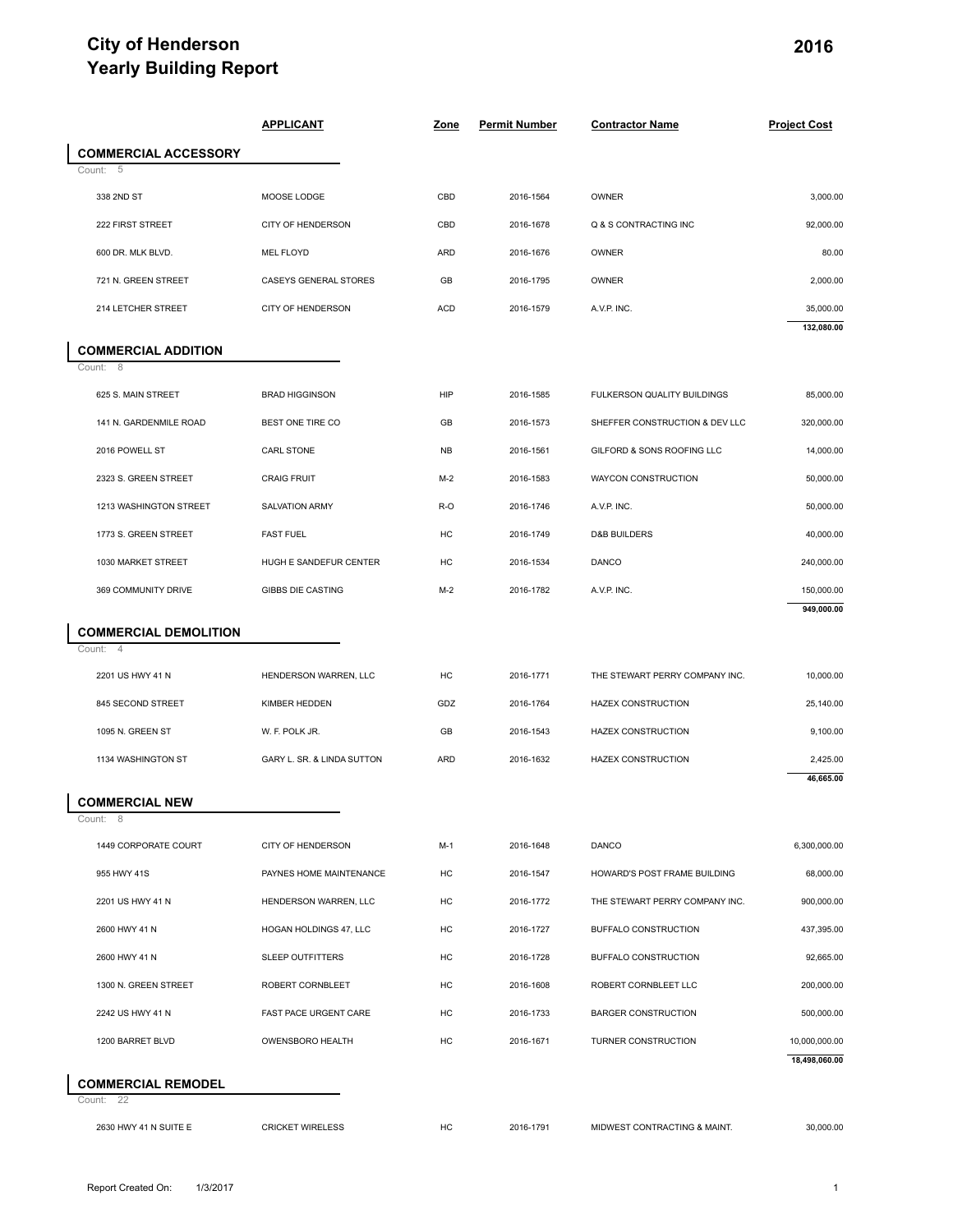|                                                 | <b>APPLICANT</b>             | Zone  | <b>Permit Number</b> | <b>Contractor Name</b>           | <b>Project Cost</b>      |
|-------------------------------------------------|------------------------------|-------|----------------------|----------------------------------|--------------------------|
| 234 N. MAIN STREET                              | <b>NIBBY PRIEST</b>          | CBD   | 2016-1541            | KIZER CONSTRUCTION               | 2,000.00                 |
| 1116 FIFTH STREET                               | TREY HODGE                   | $M-1$ | 2016-1759            | <b>OWNER</b>                     | 5,000.00                 |
| 2601 HWY 60 E                                   | CHAPEL HILL UNITED METHODIST | $R-2$ | 2016-1597            | <b>OWNER</b>                     | 13,000.00                |
| 1010 WASHINGTON ST                              | SUBHASH CHANDER              | ARD   | 2016-1718            | FERGY'S CONSTRUCTION             | 12,000.00                |
| 1449 CORPORATE COURT                            | <b>CITY OF HENDERSON</b>     | M-1   | 2016-1601            | <b>DANCO</b>                     | 6,380,000.00             |
| 1910 US HWY 41 N                                | MIKE CHURCH                  | HC    | 2016-1793            | <b>OWNER</b>                     | 150,000.00               |
| 1724 A & B FRANKLIN AVENUE                      | AMVETS                       | GB    | 2016-1691            | AMERICAN HOMESPEC                | 20,000.00                |
| 325 S. GREEN ST                                 | <b>HABITAT FOR HUMANITY</b>  | GB    | 2016-1553            | <b>HABITAT FOR HUMANITY</b>      | 5,000.00                 |
| 2480 HWY 41 N SUITE J                           | DA VITA HEALTHCARE           | HC    | 2016-1588            | CDH CONTRACTING, INC.            | 750,000.00               |
| 151 GARDENMILE ROAD SUITE F                     | ST. MARY'S HEALTH INC.       | GB    | 2016-1574            | <b>DANCO</b>                     | 260,000.00               |
| 1648-A SECOND STREET                            | EASTGATE FAMILY RESTAURANT   | GB    | 2016-1706            | AMERICAN HOMESPEC                | 40,000.00                |
| 108 N. ELM STREET                               | <b>BRUCE ABBOTT</b>          | CBD   | 2016-1699            | BEALMEAR SERVICES, LLC           | 19,000.00                |
| 851 KIMSEY LANE                                 | REDBANKS NURSING CENTER      | $R-4$ | 2016-1685            | DANCO                            | 197,000.00               |
| 2630 HWY 41 N SUITE C                           | EDWARD JONES                 | HC    | 2016-1533            | MIDWEST CONTRACTING & MAINT.     | 50,000.00                |
| 13 S. MAIN STREET                               | <b>JNG PROPERTIES</b>        | CBD   | 2016-1739            | PETERS BUILDERS                  | 20,000.00                |
| 428 N. GREEN STREET                             | COOL BREEZE VAPOR            | GB    | 2016-1623            | <b>DAN PHILLIPS</b>              | 2,500.00                 |
| 324 N. ELM ST                                   | JUST FAMILY INC              | CBD   | 2016-1613            | LOVE CONSTRUCTION                | 80,000.00                |
| 230 N. GREEN STREET                             | <b>BRUCE T. MCGAUGHEY</b>    | CBD   | 2016-1784            | ANDERSON & RODGERS               | 690,000.00               |
| 369 COMMUNITY DRIVE                             | PPMI CONSTRUCTION            | $M-2$ | 2016-1703            | PPMI CONSTRUCTION COMPANY        | 1,284,993.00             |
| 1047 FOURTH STREET                              | MICHAEL S. MARTIN REALTY     | $M-1$ | 2016-1548            | ARCHITECTURAL RENOVATORS LLC     | 185,000.00               |
| 2003 STAPP DRIVE, SUITE A                       | RODOLFO IVON AYALA           | GB    | 2016-1778            | A.V.P. INC.                      | 60,000.00                |
|                                                 |                              |       |                      |                                  | 10,255,493.00            |
| <b>DUPLEX DEMOLITION</b><br>Count: 1            |                              |       |                      |                                  |                          |
| 123 MILL ST                                     | <b>ROBERT DIAGLE</b>         | ARD   | 2016-1634            | B & B HAULING & EXCAVATING, INC. | 4,000.00<br>4,000.00     |
| <b>DUPLEX NEW</b>                               |                              |       |                      |                                  |                          |
| Count: 2                                        |                              |       |                      |                                  |                          |
| 1630 STERLING CREEK DRIVE                       | <b>JOE MATTINGLY</b>         | $R-2$ | 2016-1546            | JOE MATTINGLY BUILDERS, INC.     | 99,000.00                |
| 1701 & 1705 RIVERS EDGE DRIVE                   | HACKBERRY DEVELOPMENT        | $R-2$ | 2016-1538            | <b>HAZEX CONSTRUCTION</b>        | 624,000.00<br>723,000.00 |
| <b>DUPLEX REMODEL</b><br>Count: 2               |                              |       |                      |                                  |                          |
| 622 THIRD STREET                                | T. GREEN                     | $R-3$ | 2016-1666            | FERGY'S CONSTRUCTION             | 28,763.00                |
| 633 & 635 N. ALVES STREET                       | DAVID ADAMS                  | $R-3$ | 2016-1602            | OWNER                            | 4,000.00                 |
|                                                 |                              |       |                      |                                  | 32,763.00                |
| <b>MANUFACTURED HOME ACCESSORY</b><br>Count: 1  |                              |       |                      |                                  |                          |
| 912 IRONWOOD DRIVE                              | <b>JIM HANCOCK</b>           | R-MH  | 2016-1751            | OWNER                            | 400.00                   |
|                                                 |                              |       |                      |                                  | 400.00                   |
| <b>MANUFACTURED HOME DEMOLITION</b><br>Count: 1 |                              |       |                      |                                  |                          |
| 1308 PORTER DRIVE                               | <b>TIM STONE</b>             | $R-2$ | 2016-1587            | <b>OWNER</b>                     | 1,000.00<br>1,000.00     |
|                                                 |                              |       |                      |                                  |                          |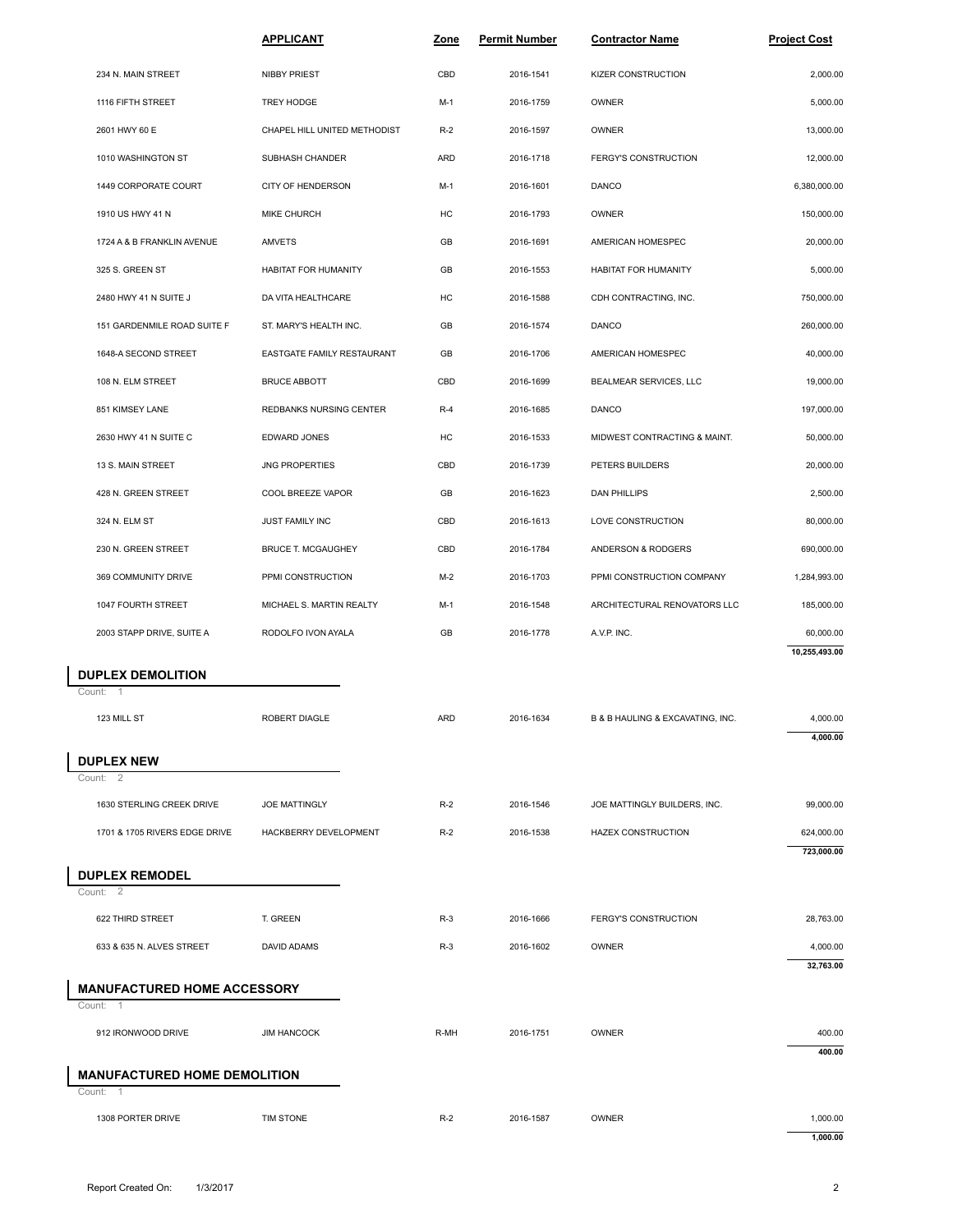|                                   | <b>APPLICANT</b>                 | Zone  | <b>Permit Number</b> | <b>Contractor Name</b>         | <b>Project Cost</b> |
|-----------------------------------|----------------------------------|-------|----------------------|--------------------------------|---------------------|
| <b>MANUFACTURED HOME NEW</b>      |                                  |       |                      |                                |                     |
| 10<br>Count:                      |                                  |       |                      |                                |                     |
| 14 W. GRANT STREET                | <b>TORI ESTES</b>                | R-MH  | 2016-1755            | SUNSET TERRACE HOMES           | 27,900.00           |
| 510 WATSON LN, LOT 15             | RANDY & DONNA JOHNSON            | $R-4$ | 2016-1611            | KENTUCKY DREAM HOMES           | 45,000.00           |
| 510 WATSON LANE #23               | <b>LAUREN HAIRE</b>              | $R-4$ | 2016-1605            | KY DREAM HOMES LLC             | 38,000.00           |
| 17 W. GRANT STREET                | THOMAS & KATHLEEN NORRIS         | R-MH  | 2016-1603            | SUNSET TERRACE HOMES           | 55,000.00           |
| 225 MEADOW STREET                 | EDWIN LITTLE & KORSICA BAKER     | ARD   | 2016-1594            | SUNSET TERRACE HOMES           | 87,000.00           |
| 910 IRONWOOD DRIVE                | SUNSET TERRACE HOMES INC.        | R-MH  | 2016-1775            | SUNSET TERRACE HOMES           | 26,400.00           |
| 2310 ADAMS LANE LOT #50           | MARSHALL CHAMBERS                | R-MH  | 2016-1576            | TODAY HOMES INC                | 24,000.00           |
| 2310 ADAM'S LANE LOT #51          | MARSHALL CHAMBERS                | R-MH  | 2016-1536            | <b>TODAY'S HOMES</b>           | 24,000.00           |
| 1109 WEDGEWOOD DR.                | SUNSET TERRACE HOMES INC.        | R-MH  | 2016-1792            | SUNSET TERRACE HOMES           | 50,000.00           |
| 510 WATSON LANE                   | <b>CECIL &amp; HAZEL BRISTOW</b> | $R-4$ | 2016-1789            | <b>AUSTIN INDUSTRIES</b>       | 50,000.00           |
| <b>MULTI FAMILY NEW</b>           |                                  |       |                      |                                | 427,300.00          |
| Count:<br>$\overline{1}$          |                                  |       |                      |                                |                     |
| 434 NINTH ST                      | ROBERT CORNBLEET                 | $R-3$ | 2016-1681            | ROBERT CORNBLEET LLC           | 425,000.00          |
|                                   |                                  |       |                      |                                | 425,000.00          |
| <b>SIGN NEW</b><br>Count:<br>- 37 |                                  |       |                      |                                |                     |
| 2021 HWY 41N                      | T & C DISCOUNT AUTO              | HC    | 2016-1537            | <b>HUSK SIGNS</b>              | 3,600.00            |
| 201B N. MAIN STREET               | FIELD & MAIN INSURANCE           | CBD   | 2016-1624            | <b>SIGN CRAFTERS</b>           | 1,895.00            |
| 132 CARLISLE STREET               | HABITAT FOR HUMANITY             | GDZ   | 2016-1757            | SIGNS DESIGN                   | 1,000.00            |
| 135 SECOND STREET                 | PEOPLE READY                     | CBD   | 2016-1756            | CUSTOM SIGN & ENGINEERING, INC | 1,200.00            |
| 2627 HWY 41 N                     | <b>LUX MOTORS</b>                | HC    | 2016-1657            | <b>HUSK SIGNS</b>              | 5,000.00            |
| 2242 HWY 41 N                     | <b>FAST PACE CLINIC</b>          | HC    | 2016-1742            | <b>BARGER CONSTRUCTION</b>     | 40,000.00           |
| 1555 S. GREEN ST.                 | <b>FARMERS BANK &amp; TRUST</b>  | HC    | 2016-1692            | <b>SIGN CRAFTERS</b>           | 13,000.00           |
| 700 DR. MARTIN LUTHER KING        | <b>HEALTH FIRST</b>              | ARD   | 2016-1567            | AFFORDABLE SIGNS               | 800.00              |
| 1900 HWY 41N                      | BARNETT FURNITURE AND APPL       | HC    | 2016-1724            | JAMES A. DENO                  | 500.00              |
| 104 N. WATER STREET               | TACOHOLICS CANTINA               | RF-2  | 2016-1707            | OWNER                          | 300.00              |
| 2630 HWY 41 N SUITE D             | CUTE NAILS & TAN                 | HC    | 2016-1542            | HOARD'S CUSTOM SIGNS           | 2,500.00            |
| 2053 HWY 41N                      | MCDONALD'S                       | HC    | 2016-1726            | <b>CLOVER SIGNS</b>            | 8,500.00            |
| 340 STARLITE DRIVE                | <b>DEACONESS HOSPITAL</b>        | GB    | 2016-1668            | ALVEY'S SIGN CO                | 5,600.00            |
| 1135 BARRET BLVD.                 | <b>MURPHY USA</b>                | HC    | 2016-1563            | <b>SIGN PROS</b>               | 10,000.00           |
| 1521 S. GREEN ST.                 | <b>HUGH SAMPLES</b>              | HC    | 2016-1737            | OWNER                          | 200.00              |
| 316-318 FIRST STREET              | <b>CASH EXPRESS</b>              | CBD   | 2016-1717            | OWNER                          | 100.00              |
| 441 SECOND STREET                 |                                  | GB    | 2016-1741            | <b>SIGN CRAFTERS</b>           | 700.00              |
|                                   | EDWARD JONES                     |       |                      |                                |                     |
| 201 3RD STREET                    | <b>BIG RIVERS ELECTRIC</b>       | CBD   | 2016-1688            | <b>HUSK SIGNS</b>              | 8,000.00            |
| 2003 STAPP DRIVE                  | AGAVES MEXICAN GRILL             | GB    | 2016-1769            | CUSTOM SIGN & ENGINEERING, INC | 7,859.00            |
| 151 GARDEN MILE RD                | ST. MARY'S                       | GB    | 2016-1643            | <b>SIGN CRAFTERS</b>           | 6,000.00            |
| 1021 MARKET STREET                | COVENANT BAPTIST CHURCH          | HC    | 2016-1693            | <b>BLUEGRASS GRAFIX</b>        | 550.00              |
| 2600 US HWY 41 N                  | HOGAN HOLDINGS 47, LLC           | HC    | 2016-1734            | BUFFALO CONSTRUCTION           | 8,500.00            |
|                                   |                                  |       |                      |                                |                     |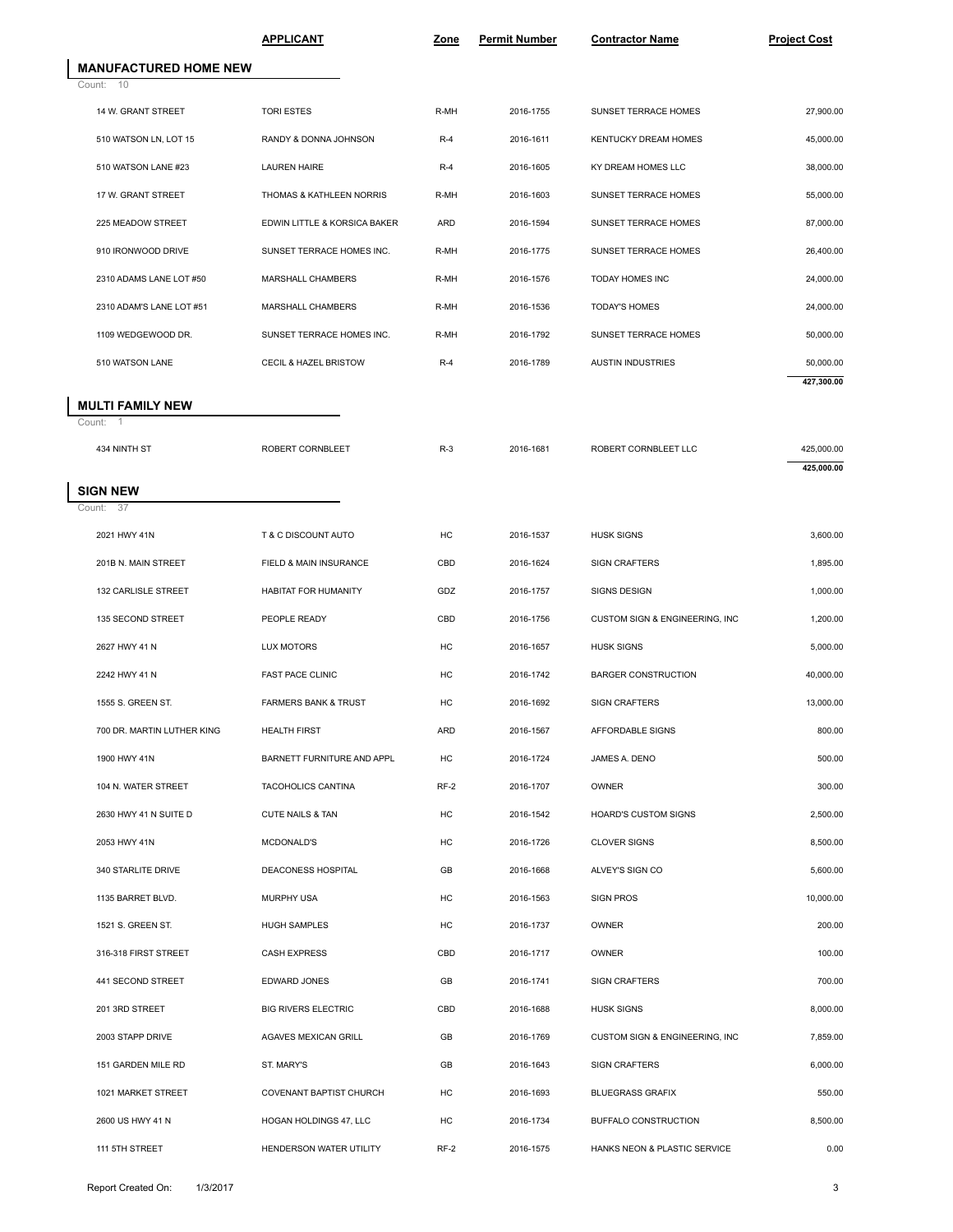|                         | <b>APPLICANT</b>                     | Zone  | <b>Permit Number</b> | <b>Contractor Name</b>         | <b>Project Cost</b> |
|-------------------------|--------------------------------------|-------|----------------------|--------------------------------|---------------------|
| 138 S. GREEN ST         | PALM BEACH VAPORS                    | GB    | 2016-1554            | <b>HUSK SIGNS</b>              | 1,800.00            |
| 945 BARRET BLVD.        | <b>CIRCLE K</b>                      | HC    | 2016-1598            | MIDWEST MAINTENANCE            | 8,500.00            |
| 2336 S. GREEN STREET    | <b>CIRCLE K</b>                      | $M-1$ | 2016-1599            | MIDWEST MAINTENANCE            | 10,000.00           |
| 449 VINE STREET         | CHERYL MELTON                        | ARD   | 2016-1531            | ALVEY'S SIGN CO                | 2,625.00            |
| 422 SEVENTH STREET      | <b>MARVA GENDEK</b>                  | GB    | 2016-1744            | <b>OWNER</b>                   | 100.00              |
| 1135 BARRET BLVD        | <b>MURPHY USA</b>                    | HC    | 2016-1652            | <b>SIGN PROS LLC</b>           | 15,000.00           |
| 400 N. GREEN ST         | NAPA AUTO & TRUCK PARTS              | GB    | 2016-1617            | <b>HUSK SIGNS</b>              | 8,000.00            |
| 2600 US HWY 41 N        | HOGAN HOLDINGS 47 LLC                | HC    | 2016-1767            | ALVEY'S SIGN CO                | 7,200.00            |
| 1322 HELM STREET        | R MASON BROTHERS MEMORIAL CHAPEL ACD |       | 2016-1766            | YESCO EVANSVILLE               | 548.00              |
| 2033 HWY 41 N SUITE B   | CASH EXPRESS LLC                     | HC    | 2016-1748            | <b>OWNER</b>                   | 1,000.00            |
| 7-B N. MCKINLEY STREET  | CHAD HOBBS                           | GB    | 2016-1705            | OWNER                          | 15.00               |
| 2480 HWY 41 N, SUITE J  | <b>DAVITA</b>                        | HC    | 2016-1654            | HANKS NEON & PLASTIC SERVICE   | 3,000.00            |
| 1632 SECOND STREET      | <b>MARK'S MATTRESS</b>               | GB    | 2016-1762            | <b>HUSK SIGNS</b>              | 3,300.00            |
| 2033 HWY 41N SUITE A    | METRO PCS GO WIRELESS                | HC    | 2016-1532            | PROSIGN LLC                    | 1,200.00            |
| <b>SIGN REPLACEMENT</b> |                                      |       |                      |                                | 188,092.00          |
| Count: 8                |                                      |       |                      |                                |                     |
| 2869 HWY 41 N           | <b>CRAFTON FAMIY DENTISTRY</b>       | HC    | 2016-1653            | CUSTOM SIGN & ENGINEERING, INC | 27,900.00           |
| 428 N GREEN ST          | <b>CHRIS BROWN</b>                   | GB    | 2016-1637            | <b>ONWER</b>                   | 500.00              |

| 2033 HWY 41N SUITE A           | METRO PCS GO WIRELESS          | HC    | 2016-1532 | PROSIGN LLC                    | 1,200.00   |  |  |  |  |  |
|--------------------------------|--------------------------------|-------|-----------|--------------------------------|------------|--|--|--|--|--|
|                                |                                |       |           |                                | 188,092.00 |  |  |  |  |  |
| <b>SIGN REPLACEMENT</b>        |                                |       |           |                                |            |  |  |  |  |  |
| Count: 8                       |                                |       |           |                                |            |  |  |  |  |  |
| 2869 HWY 41 N                  | <b>CRAFTON FAMIY DENTISTRY</b> | HC    | 2016-1653 | CUSTOM SIGN & ENGINEERING, INC | 27,900.00  |  |  |  |  |  |
| 428 N GREEN ST                 | <b>CHRIS BROWN</b>             | GB    | 2016-1637 | ONWER                          | 500.00     |  |  |  |  |  |
| 2202 US HWY 41 N               | <b>ERA REAL STATE</b>          | HC    | 2016-1754 | ALVEY'S SIGN CO                | 2,495.00   |  |  |  |  |  |
| 2511 HWY 41 N                  | <b>NICE GUY VAPORS</b>         | HC    | 2016-1669 | ALVEY'S SIGN CO                | 5,700.00   |  |  |  |  |  |
| 137 SECOND STREET              | SHEPHERD INSURANCE             | CBD   | 2016-1781 | <b>HUSK SIGNS</b>              | 500.00     |  |  |  |  |  |
| 301 S GREEN ST                 | <b>DODGE'S CHICKEN</b>         | GB    | 2016-1645 | <b>HUSK SIGNS</b>              | 30,000.00  |  |  |  |  |  |
| 2030 US HWY 41 N               | NK PROPERTIES LLC              | HC    | 2016-1687 | CUSTOM SIGN & ENGINEERING, INC | 7,500.00   |  |  |  |  |  |
| 1308 OLD MADISONVILLE RD       | <b>JAY PATEL</b>               | GB    | 2016-1689 | SIGN PROS LLC                  | 4,500.00   |  |  |  |  |  |
|                                |                                |       |           |                                | 79,095.00  |  |  |  |  |  |
| <b>SINGLE FAMILY ACCESSORY</b> |                                |       |           |                                |            |  |  |  |  |  |
| Count: 61                      |                                |       |           |                                |            |  |  |  |  |  |
| 918 E. KNIGHT CT               | <b>CHARLES BELLAMY</b>         | $R-2$ | 2016-1635 | <b>OWNER</b>                   | 1,200.00   |  |  |  |  |  |
| 1632 GARFIELD AVE.             | JOSEPH MCDONALD                | $R-3$ | 2016-1593 | <b>41A BARNS</b>               | 0.00       |  |  |  |  |  |

#### **SINGLE FAMILY ACCESSORY**

| 1308 OLD MADISONVILLE RD      | <b>JAY PATEL</b>           | GB    | 2016-1689 | SIGN PROS LLC             | 4,500.00  |
|-------------------------------|----------------------------|-------|-----------|---------------------------|-----------|
|                               |                            |       |           |                           | 79,095.00 |
| <b>INGLE FAMILY ACCESSORY</b> |                            |       |           |                           |           |
| ount: 61                      |                            |       |           |                           |           |
| 918 E. KNIGHT CT              | <b>CHARLES BELLAMY</b>     | $R-2$ | 2016-1635 | OWNER                     | 1.200.00  |
| 1632 GARFIELD AVE.            | JOSEPH MCDONALD            | $R-3$ | 2016-1593 | 41A BARNS                 | 0.00      |
| 2351 CARTER DRIVE             | <b>BRANDON WEBB</b>        | $R-2$ | 2016-1595 | PREMIER PORTABLE BUILDING | 4,000.00  |
| 1305 CUMNOCK STREET           | <b>JAMES DAWES</b>         | ARD   | 2016-1783 | OWNER                     | 500.00    |
| 2921 BRIARCLIFF TRAIL         | STEPHANIE MORROW           | $R-2$ | 2016-1604 | OWNER                     | 800.00    |
| 333 ELK AVE                   | LAURI A. ROBERTS           | $R-2$ | 2016-1606 | <b>MARK SELLARS</b>       | 19,000,00 |
| 995 OAKCREST DRIVE            | BRITTANY WOOTON & J. HINES | R-PUD | 2016-1607 | OWNER                     | 1,400.00  |
| 1325 TARANSAY DR              | STEPHEN & DIXIE KEACH      | $R-1$ | 2016-1641 | OWNER                     | 4,000.00  |
| 426 S. ALVASIA STREET         | LARRY W. OWENS             | ARD   | 2016-1743 | <b>HOWARDS POST FRAME</b> | 10.000.00 |
| 1226 PRINGLE STREET           | <b>MINDY GRAY</b>          | $R-3$ | 2016-1581 | OWNER                     | 700.00    |
| 2106 ZION RD                  | <b>DAVID SEPTER</b>        | $R-2$ | 2016-1618 | AXIOM POOLS & RECREATION  | 24,000.00 |
| 510 WATSON LN, LOT #15        | RANDY & DONNA JOHNSON      | $R-4$ | 2016-1615 | OWNER                     | 2,400.00  |
| 434 GLOVER DRIVE              | <b>JESSICA MUENSTERMAN</b> | $R-2$ | 2016-1625 | OWNER                     | 3,000.00  |
|                               |                            |       |           |                           |           |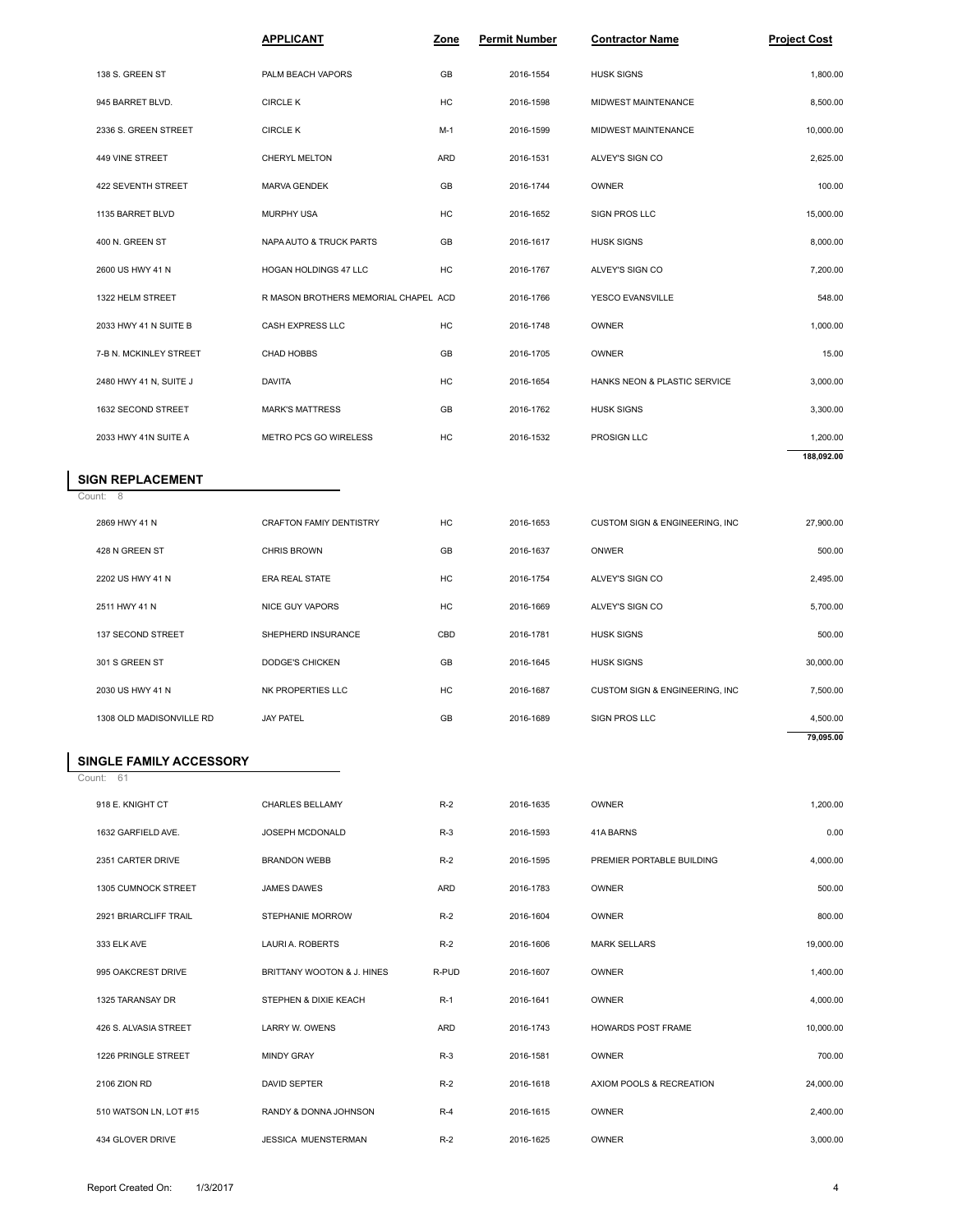|                       | <b>APPLICANT</b>              | Zone       | <b>Permit Number</b> | <b>Contractor Name</b>         | <b>Project Cost</b> |
|-----------------------|-------------------------------|------------|----------------------|--------------------------------|---------------------|
| 889 SINCLAIR AVE      | DON WELCH                     | $R-2$      | 2016-1616            | OWNER                          | 1,400.00            |
| 2487 HOLLY TREE CT    | ROBERT PALM                   | R-PUD      | 2016-1735            | T.J. TURPIN                    | 2,375.00            |
| 2516 SUNSET LANE      | <b>GINO JEFFRIES</b>          | $R-2$      | 2016-1568            | FERGY'S CONSTRUCTION           | 15,000.00           |
| 8 CLARK ST            | <b>JEFF &amp; ANGIE BECK</b>  | $R-3$      | 2016-1619            | OWNER                          | 1,000.00            |
| 918 CLAY STREET       | JIMMIE BARNARD                | ARD        | 2016-1621            | HOBGOOD CONTRACTORS, INC.      | 12,400.00           |
| 2973 BRIARCLIFF TRAIL | JOHN & RAYEANN MCNEISH        | $R-2$      | 2016-1622            | CAVANAUGH POOL, SPA, PATIO INC | 30,000.00           |
| 484 GLOVER DRIVE      | RANDELL FULKERSON             | $R-2$      | 2016-1586            | PREMIER PORTABLE BUILDING      | 6,000.00            |
| 216 S. ELM PLACE      | JAMES & ASHTON CAVANAH        | $R-2$      | 2016-1626            | OWNER                          | 2,500.00            |
| 2374 BALMORAL DR      | DONALD PANGLE                 | $R-1$      | 2016-1614            | <b>OWNER</b>                   | 3,000.00            |
| 1340 ADAMS LANE       | <b>MARK NALLY</b>             | $RF-2$     | 2016-1704            | PRAXIS CONSTRUCTION            | 50,000.00           |
| 644 7TH ST            | <b>HAROLD HAWES</b>           | $R-4$      | 2016-1659            | COH / WORLD CHANGERS           | 1,000.00            |
| 477 HEARTHSTONE LANE  | <b>RITA POTTS</b>             | $R-2$      | 2016-1753            | OWNER                          | 4,695.00            |
| 13 CENTER CIRCLE      | WILLIAM BILL MAJORS           | $M-1$      | 2016-1592            | OWNER                          | 8,000.00            |
| 518 CANOE CREEK DR.   | <b>CHESTER BYRD</b>           | R-PUD      | 2016-1708            | OWNER                          | 549.00              |
| 503 PLUM STREET       | <b>KENNETH MCNARY</b>         | $R-3$      | 2016-1663            | CITY OF HENDERSON/WORLD CHANGE | 1,000.00            |
| 2301 SUNSET LANE      | <b>KEVIN BAER</b>             | $R-2$      | 2016-1758            | R HEATH GREEN CONSTRUCTION     | 15,000.00           |
| 619 RICHARDSON AVENUE | MICHAEL SANDEFUR              | $R-2$      | 2016-1761            | RANDELL WILLIAMS               | 28,800.00           |
| 280 WATSON LANE       | JOHN ARMSTRONG                | $R-2$      | 2016-1763            | LINDAUER POOLS                 | 41,000.00           |
| 1022 BOOK STREET      | <b>LARRY PRYOR</b>            | $R-3$      | 2016-1709            | OWNER                          | 1,500.00            |
| 3083 MIMOSA DRIVE     | CHRIS DEGG                    | R-MH       | 2016-1557            | OWNER                          | 3,000.00            |
| 332 S. WATER STREET   | CALLIE MORPHETT               | $R-2$      | 2016-1711            | OWNER                          | 6,000.00            |
| 2386 DUNDEE DR.       | <b>JACKIE PRYOR</b>           | $R-1$      | 2016-1701            | OWNER                          | 900.00              |
| 632 CANOE CREEK DR    | DAVID BALL                    | R-PUD      | 2016-1773            | HOWARDS POST FRAME             | 12,500.00           |
| 1293 GLENSHIEL WAY    | <b>GLEN &amp; LANA BRISCO</b> | $R-1$      | 2016-1774            | OWNER                          | 1,650.00            |
| 145 GARDEN LN         | <b>STACIE WALKER</b>          | $R-2$      | 2016-1697            | OWNER                          | 1,900.00            |
| 2733 WILDERNESS DRIVE | <b>BRETT BARNETT</b>          | $R-2$      | 2016-1555            | PREMIER PORTABLE BUILDING      | 3,800.00            |
| 2607 N. ELM STREET    | DOUGLAS STANLEY               | $R-2$      | 2016-1696            | OWNER                          | 700.00              |
| 1629 GARFIELD AVE     | JEFFERY PATE                  | $R-3$      | 2016-1779            | OWNER                          | 4,000.00            |
| 1410 DYLAN CIRCLE     | KEVIN & ANDREA PAYNE          | $R-2$      | 2016-1694            | RPM CONSTRUCTION & POOLS       | 30,000.00           |
| 108 PINES DRIVE       | <b>KENNY TEGATHOFF</b>        | $R-2$      | 2016-1558            | <b>TONY BYRNE</b>              | 5,200.00            |
| 225 S. JULIA STREET   | DOROTHY BAKER                 | ARD        | 2016-1721            | OWNER                          | 7,500.00            |
| 1012 FIRST STREET     | DONALD E BANKS                | $R-3$      | 2016-1577            | PREMIER PORTABLE BUILDING      | 3,000.00            |
| 1769 MADISON STREET   | <b>BEN TAPPAN</b>             | AG         | 2016-1731            | LONE STAR                      | 60,000.00           |
| 609 LETCHER STREET    | DEANNA RUSSELBURG             | <b>ARD</b> | 2016-1725            | OWNER                          | 1,500.00            |
| 828 WASHINGTON STREET | ANGELA FLOYD                  | ARD        | 2016-1661            | COH / WORLD CHANGERS           | 1,000.00            |
| 139 RIVERVIEW DR.     | SAMANTHA WESTERWAL            | $R-2$      | 2016-1695            | FOXX POOLS OF EVANSVILLE       | 12,000.00           |
| 826 MCCLURE AVENUE    | <b>WALLACE DAVIS</b>          | $R-2$      | 2016-1667            | <b>OWNER</b>                   | 3,365.00            |
| 236 OLD ORCHARD LN    | KARA & ED COBB                | $R-1$      | 2016-1646            | <b>OWNER</b>                   | 0.00                |
| 1410 CUMNOCK ST       | MICHAEL FARMER                | ARD        | 2016-1565            | OWNER                          | 1,000.00            |
|                       |                               |            |                      |                                |                     |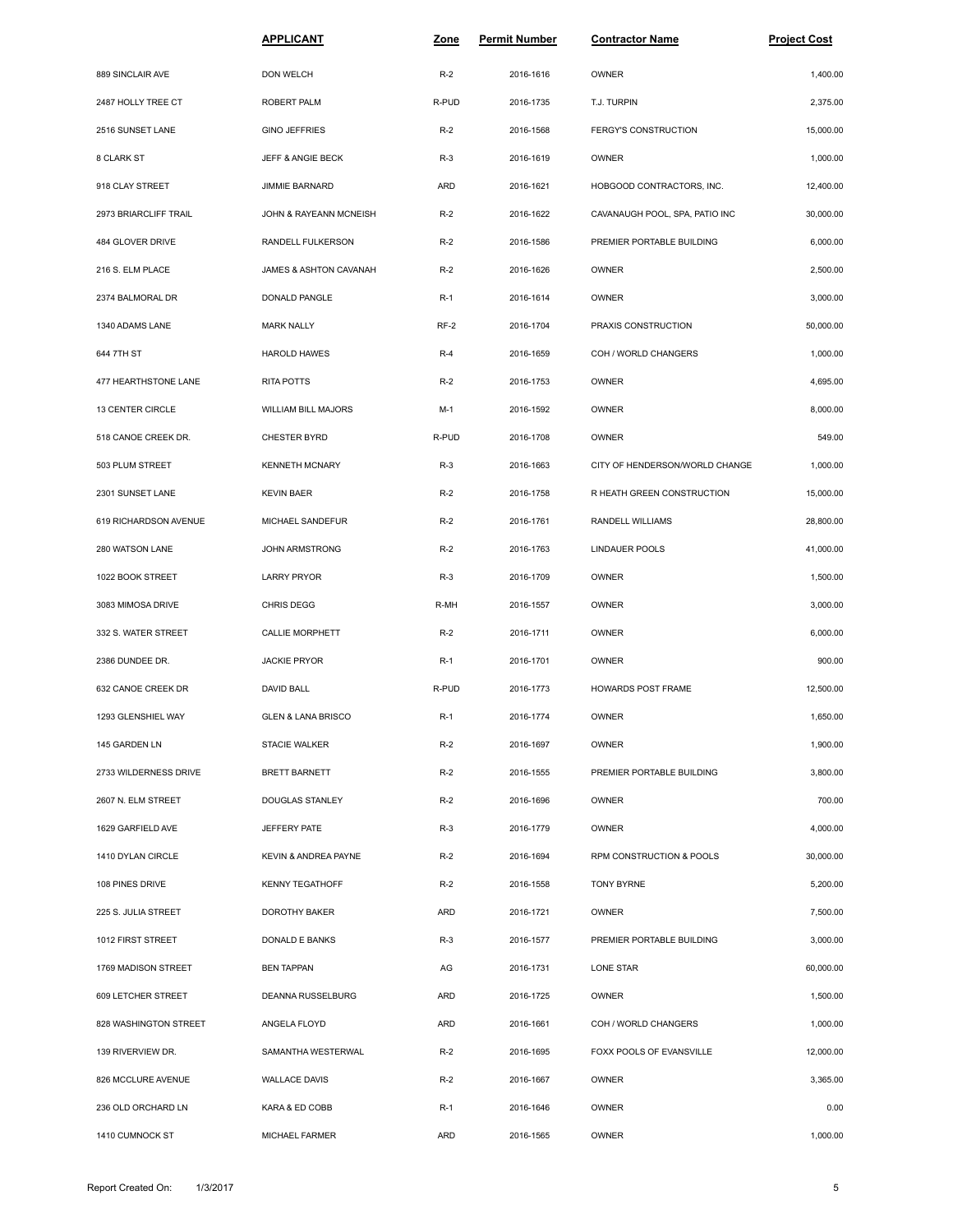|                             | <b>APPLICANT</b>                   | Zone  | <b>Permit Number</b> | <b>Contractor Name</b>    | <b>Project Cost</b> |  |
|-----------------------------|------------------------------------|-------|----------------------|---------------------------|---------------------|--|
| 237 S. LINCOLN AVE          | <b>BRENT C POWELL</b>              | $R-2$ | 2016-1673            | OWNER                     | 450.00              |  |
| 224 AUDUBON STREET          | <b>CLEMENT RAYNER</b>              | $R-2$ | 2016-1674            | OWNER                     | 2,800.00            |  |
| 300 OLD ORCHARD LANE        | <b>RICHARD MARKET</b>              | $R-1$ | 2016-1675            | OWNER                     | 1,200.00            |  |
| 1245 HUNTSPOINT WAY         | CHAD WALKER                        | $R-1$ | 2016-1719            | OUTBACK POOL, SPA & PATIO | 28,800.00           |  |
| 997 HILLMONT DR.            | <b>BARB &amp; GREG TOPE</b>        | R-PUD | 2016-1677            | BETTER BUILT BARNS        | 1,800.00            |  |
| 628 SIXTH STREET            | <b>DERRICK CARTER</b>              | $R-3$ | 2016-1679            | OWNER                     | 5,000.00            |  |
| 2464 JAMESTOWN DRIVE        | <b>GINNY DAVIS</b>                 | $R-2$ | 2016-1713            | J WILLIAMS CONSTRUCTION   | 8,500.00            |  |
| 517 CHERRY ST               | <b>JUSTIN &amp; ALICIA ELLIOTT</b> | $R-2$ | 2016-1683            | <b>HOWARDS POST FRAME</b> | 6,500.00            |  |
| 1412 CUMNOCK ST             | DONALD E TAYLOR                    | ARD   | 2016-1566            | OWNER                     | 1,000.00            |  |
| <b>NGLE FAMILY ADDITION</b> |                                    |       |                      |                           | 511,284.00          |  |
| unt: 21                     |                                    |       |                      |                           |                     |  |
| 813 N. ADAMS STREET         | <b>CLIFF &amp; TRACY SIZEMORE</b>  | $R-3$ | 2016-1535            | OWNER                     | 2,500.00            |  |
| <b>18 CENTER CIRCLE</b>     | MIKE & GLENDA HAMILTON             | $R-3$ | 2016-1562            | A RELIABLE HANDYMAN       | 28,000.00           |  |

# **SINGLE FAMILY ADDITION**<br>Count: 21

| 1412 CUMNOCK ST                               | DONALD E TAYLOR                   | <b>ARD</b> | 2016-1566 | OWNER                                               | 1,000.00   |  |
|-----------------------------------------------|-----------------------------------|------------|-----------|-----------------------------------------------------|------------|--|
|                                               |                                   |            |           |                                                     | 511,284.00 |  |
| <b>INGLE FAMILY ADDITION</b><br>ount: $21$    |                                   |            |           |                                                     |            |  |
| 813 N. ADAMS STREET                           | <b>CLIFF &amp; TRACY SIZEMORE</b> | $R-3$      | 2016-1535 | <b>OWNER</b>                                        | 2,500.00   |  |
| 18 CENTER CIRCLE                              | MIKE & GLENDA HAMILTON            | $R-3$      | 2016-1562 | A RELIABLE HANDYMAN                                 | 28,000.00  |  |
| 1129 ATKINSON STREET                          | AURELIO GONZALEZ                  | $R-3$      | 2016-1582 | OWNER                                               | 600.00     |  |
| 1020 CRAIG DRIVE                              | <b>KASS MCKEE</b>                 | $R-1$      | 2016-1569 | TD INNOVATIONS                                      | 83,000.00  |  |
| 401 S. MAIN ST                                | <b>MARK HARGIS</b>                | $R-2$      | 2016-1539 | ROYSTER CONSTRUCTION LLC                            | 3,500.00   |  |
| 438 N. ELM STREET                             | <b>ALLEN MAYO</b>                 | CBD        | 2016-1528 | OWNER                                               | 3,500.00   |  |
| 2554 REDBUD LANE                              | AMANDA HIRD                       | $R-2$      | 2016-1723 | <b>LARRY PRYOR</b>                                  | 6,000.00   |  |
| 214 TARTAN DRIVE                              | FRANK & UTA HOLT                  | $R-1$      | 2016-1672 | JOE MATTINGLY BUILDERS, INC.                        | 24,950.00  |  |
|                                               |                                   |            |           |                                                     |            |  |
| 2481 OLD CORYDON ROAD                         | THERESA HILL                      | $R-2$      | 2016-1768 | CHAMPION WINDOW COMPANY OF<br><b>EVANSVILLE LLC</b> | 22,236.00  |  |
| 2024 BROOKSTONE DRIVE                         | <b>JERRY GENTRY</b>               | $R-1$      | 2016-1682 | CHAMPION WINDOW COMPANY OF<br>EVANSVILLE LLC        | 35,194.00  |  |
| 902 HOMESTEAD TRAIL                           | <b>MASON MICHEAL KIESER</b>       | $R-2$      | 2016-1686 | THORNBERRY CONSTRUCTION                             | 25,000.00  |  |
| 2669 STONEGATE DRIVE                          | <b>MATT DUNCAN</b>                | $R-2$      | 2016-1655 | OASIS BACKYARD POOLS                                | 40,000.00  |  |
| 953 OSAGE DR.                                 | <b>CORNELIUS KUUNYEEH</b>         | $R-2$      | 2016-1591 | CHAMPION WINDOW COMPANY OF<br><b>EVANSVILLE LLC</b> | 27,000.00  |  |
| 1616 OLD MADISONVILLE RD                      | CHRISTIAN HENDERSON               | $R-2$      | 2016-1649 | HARGIS GENERAL CONTRACTORS                          | 83,000.00  |  |
| 3117 BRAXTON PARK DR                          | <b>STEVE MCCHESNEY</b>            | $R-1$      | 2016-1665 | <b>JOHN MORRIS</b>                                  | 10,500.00  |  |
| 2530 REDBIRD LN                               | ROBERT & MELISSA DAVIS            | $R-2$      | 2016-1664 | OWNER                                               | 2,000.00   |  |
| 332 S. WATER STREET                           | <b>CALLIE MORPHETT</b>            | $R-2$      | 2016-1527 | R M SPECIALTIES                                     | 25,000.00  |  |
| 412 CANOE CREEK DR                            | PAT FULKERSON                     | R-PUD      | 2016-1636 | <b>B.A.G. CONTRACTING</b>                           | 5,000.00   |  |
| 205 HIGHLAND DRIVE                            | <b>KELLY ALVEY</b>                | $R-2$      | 2016-1716 | ADAMS CONSTRUCTION                                  | 70,000.00  |  |
| 119 POWELL ST                                 | <b>DENNIS FRANCIS</b>             | $R-2$      | 2016-1627 | <b>OWNER</b>                                        | 5,000.00   |  |
| 48 S. QUAIL RUN                               | <b>EVINA BELL</b>                 | $R-2$      | 2016-1714 | PDQ HOME IMPROCEMENT LLC                            | 10,500.00  |  |
|                                               |                                   |            |           |                                                     | 512,480.00 |  |
| <b>INGLE FAMILY DEMOLITION</b><br>20<br>ount: |                                   |            |           |                                                     |            |  |
| 1415 GRAND AVENUE                             | HABITAT FOR HUMANITY              | <b>ACD</b> | 2016-1777 | TOMPKINS EXCAVATING                                 | 3,500.00   |  |
| 531 FAIR STREET                               | WILLIAM BRUCE ADAMS               | $R-2$      | 2016-1552 | OWNER                                               | 500.00     |  |

#### Count: 20 **SINGLE FAMILY DEMOLITION**

| 48 S. QUAIL RUN                            | <b>EVINA BELL</b>              | $R-2$ | 2016-1714 | PDQ HOME IMPROCEMENT LLC   | 10,500.00<br>512,480.00 |
|--------------------------------------------|--------------------------------|-------|-----------|----------------------------|-------------------------|
| <b>INGLE FAMILY DEMOLITION</b><br>ount: 20 |                                |       |           |                            |                         |
| 1415 GRAND AVENUE                          | <b>HABITAT FOR HUMANITY</b>    | ACD   | 2016-1777 | <b>TOMPKINS EXCAVATING</b> | 3,500.00                |
| 531 FAIR STREET                            | <b>WILLIAM BRUCE ADAMS</b>     | $R-2$ | 2016-1552 | <b>OWNER</b>               | 500.00                  |
| 313-315 N. INGRAM STREET                   | <b>NORVELL HARRIS</b>          | $R-3$ | 2016-1551 | <b>DDT EXCAVATING</b>      | 3,500.00                |
| 228 S. INGRAM ST                           | <b>KEN &amp; ANN PATE</b>      | ARD   | 2016-1684 | M. BOWLING, INC.           | 6,250.00                |
| 409 FAGAN STREET                           | HOUSING AUTHORITY OF HENDERSON | ARD   | 2016-1712 | A.V.P. INC.                | 2,500.00                |
|                                            |                                |       |           |                            |                         |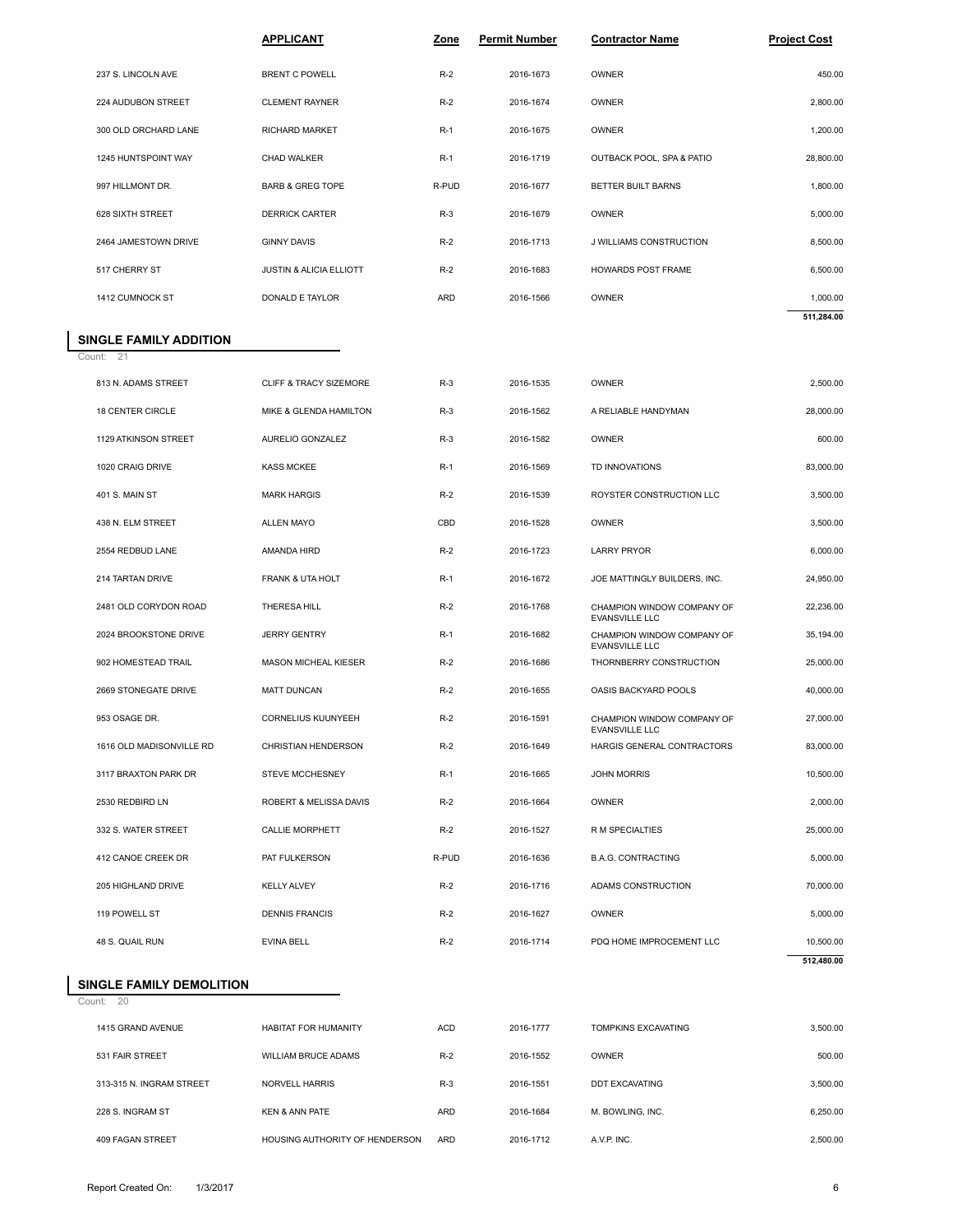|                         | <b>APPLICANT</b>             | Zone       | Permit Number | <b>Contractor Name</b>    | <b>Project Cost</b> |
|-------------------------|------------------------------|------------|---------------|---------------------------|---------------------|
| 920 CENTER STREET       | TERRY L. SPAINHOWARD         | $R-3$      | 2016-1545     | OWNER                     | 2,000.00            |
| 1125 HELM STREET        | <b>HABITAT FOR HUMANITY</b>  | ARD        | 2016-1776     | TOMPKINS EXCAVATING       | 3,500.00            |
| 1316 CLAY STREET        | <b>JILL GIBSON</b>           | <b>ARD</b> | 2016-1578     | <b>OWNER</b>              | 500.00              |
| 1705 MADISON STREET     | <b>LAMBO FARMER</b>          | $M-1$      | 2016-1794     | DOUBLE A SERVICES INC.    | 3,000.00            |
| 842 POND ST             | NANCY TOOMBS                 | ARD        | 2016-1596     | COMMUNITY ONE             | 1,000.00            |
| 1528 BAILEY STREET      | DOROTHA STONE EST            | ARD        | 2016-1631     | <b>HAZEX CONSTRUCTION</b> | 1,900.00            |
| 205 S. JULIA STREET     | AARON HAMILTON ESTATE        | ARD        | 2016-1633     | <b>HAZEX CONSTRUCTION</b> | 2,445.00            |
| 705 S. MAIN STREET      | <b>RICK LIGGETT</b>          | HIP        | 2016-1732     | OWNER                     | 320.00              |
| 1412 POWELL STREET      | <b>RICKIE GAFFORD</b>        | <b>ACD</b> | 2016-1785     | <b>HAZEX CONSTRUCTION</b> | 5,100.00            |
| 423 DR. MLK AVE.        | TERRY L. SPAINHOWARD         | $R-2$      | 2016-1544     | OWNER                     | 2,000.00            |
| 237 S. JULIA STREET     | PRISCILLA HUFF               | ARD        | 2016-1745     | ADAMS CONSTRUCTION        | 1,000.00            |
| 714 SIXTH ST            | <b>MATTIE RICE KENDRICK</b>  | $R-3$      | 2016-1656     | <b>HAZEX CONSTRUCTION</b> | 2,105.00            |
| 437 S. ADAMS STREET     | DOLLY COSBY                  | <b>ARD</b> | 2016-1738     | ADAMS CONSTRUCTION        | 4,000.00            |
| 68 N. MCKINLEY STREET   | <b>WARM CENTER</b>           | M-1        | 2016-1658     | A.V.P. INC.               | 4,000.00            |
| 13 N. JULIA STREET      | JOHN HARVEY / BRANDI FARRIS  | $R-3$      | 2016-1638     | <b>OWNER</b>              | 100.00              |
| NGLE FAMILY NEW         |                              |            |               |                           | 49,220.00           |
| unt: 12                 |                              |            |               |                           |                     |
| 2368 COBBLESTONE DRIVE  | KERRIE & BENJAMIN PENNINGTON | $R-1$      | 2016-1752     | JAGOE HOMES INC           | 297,993.00          |
| 3245 BRAXTON PARK DRIVE | DAVID HODGE                  | $R-2$      | 2016-1729     | HODGE DEVELOPMENT         | 150,000.00          |

## **SINGLE FAMILY NEW**<br>Count: 12

| 13 N. JULIA STREET           | JOHN HARVEY / BRANDI FARRIS  | $R-3$ | 2016-1638 | <b>OWNER</b>                   | 100.00       |
|------------------------------|------------------------------|-------|-----------|--------------------------------|--------------|
|                              |                              |       |           |                                | 49,220.00    |
| <b>SINGLE FAMILY NEW</b>     |                              |       |           |                                |              |
| Count: 12                    |                              |       |           |                                |              |
| 2368 COBBLESTONE DRIVE       | KERRIE & BENJAMIN PENNINGTON | $R-1$ | 2016-1752 | JAGOE HOMES INC                | 297,993.00   |
| 3245 BRAXTON PARK DRIVE      | DAVID HODGE                  | $R-2$ | 2016-1729 | HODGE DEVELOPMENT              | 150,000.00   |
| 637 N. MAIN STREET           | <b>JOHN KELSEY</b>           | $R-2$ | 2016-1722 | JOE MATTINGLY BUILDERS, INC.   | 599,000.00   |
| 237 S. JULIA STREET          | PRISCILLA HUFF               | ARD   | 2016-1786 | ADAMS CONSTRUCTION             | 102,789.00   |
| 437 S. ADAMS STREET          | DOLLY COSBY                  | ARD   | 2016-1787 | ADAMS CONSTRUCTION             | 91,665.00    |
| 719 LIEBER STREET            | <b>HABITAT FOR HUMANITY</b>  | ARD   | 2016-1736 | <b>HABITAT FOR HUMANITY</b>    | 75,000.00    |
| 1715 S. MAIN STREET          | HACKBERRY DEVELOPMENT LLC    | $R-2$ | 2016-1702 | HACKBERRY DEVELOPMENT          | 120,000.00   |
| 717 5TH ST                   | <b>HABITAT FOR HUMANITY</b>  | $R-3$ | 2016-1559 | <b>HABITAT FOR HUMANITY</b>    | 73,000.00    |
| 3224 SAND CASTLE DRIVE       | <b>HUGH STONE</b>            | $R-2$ | 2016-1651 | HUGH STONE & SONS CONSTRUCTION | 190,000.00   |
| 1600 STERLING CREEK DRIVE    | <b>JOE MATTINGLY</b>         | $R-2$ | 2016-1647 | JOE MATTINGLY BUILDERS, INC.   | 120,000.00   |
| 604 GRAY STONE CT            | <b>RAY PAYNE</b>             | $R-2$ | 2016-1642 | <b>OWNER</b>                   | 250,000.00   |
| 715 FIFTH ST                 | <b>HABITAT OF HENDERSON</b>  | $R-3$ | 2016-1612 | <b>HABITAT FOR HUMANITY</b>    | 73,000.00    |
|                              |                              |       |           |                                | 2,142,447.00 |
| <b>SINGLE FAMILY REMODEL</b> |                              |       |           |                                |              |
| Count: 9                     |                              |       |           |                                |              |
| 1696 MARSHALL DRIVE          | <b>QJ PROPERTIES LLC</b>     | $R-2$ | 2016-1698 | OASIS BACKYARD POOLS           | 45,000.00    |
| 604 SHORT SEVENTH STREET     | <b>DANIEL GARCIA</b>         | $R-3$ | 2016-1556 | <b>OWNER</b>                   | 800.00       |

#### **SINGLE FAMILY REMODEL**

Count: 9

| 715 FIFTH ST             | <b>HABITAT OF HENDERSON</b> | $R-3$      | 2016-1612 | <b>HABITAT FOR HUMANITY</b> | 73,000.00    |
|--------------------------|-----------------------------|------------|-----------|-----------------------------|--------------|
|                          |                             |            |           |                             | 2,142,447.00 |
| SINGLE FAMILY REMODEL    |                             |            |           |                             |              |
| Count: 9                 |                             |            |           |                             |              |
| 1696 MARSHALL DRIVE      | <b>QJ PROPERTIES LLC</b>    | $R-2$      | 2016-1698 | OASIS BACKYARD POOLS        | 45,000.00    |
| 604 SHORT SEVENTH STREET | <b>DANIEL GARCIA</b>        | $R-3$      | 2016-1556 | OWNER                       | 800.00       |
| 1340 ADAMS LN            | <b>MARK NALLY</b>           | $R-2$      | 2016-1662 | PRAXIS CONSTRUCTION         | 210,000.00   |
| 2915 GREEN RIVER RD      | <b>JOHN CROOKS</b>          | $R-2$      | 2016-1571 | <b>MCF CONSTRUCTION</b>     | 1,500.00     |
| 126 S. ALVASIA ST.       | <b>HOBBY &amp; SIGLER</b>   | <b>ARD</b> | 2016-1572 | OWNER                       | 58,000.00    |
| 713 LIEBER ST            | JOHN DAILEY                 | <b>ARD</b> | 2016-1584 | OWNER                       | 10,000.00    |
| 631 N. ELM STREET        | JOE FLOYD                   | $R-2$      | 2016-1529 | OWNER                       | 53,000.00    |
| 3126 BRAXTON PARK DR.    | CHRISTOPHER MELTON          | $R-1$      | 2016-1589 | OWNER                       | 6,500.00     |
|                          |                             |            |           |                             |              |